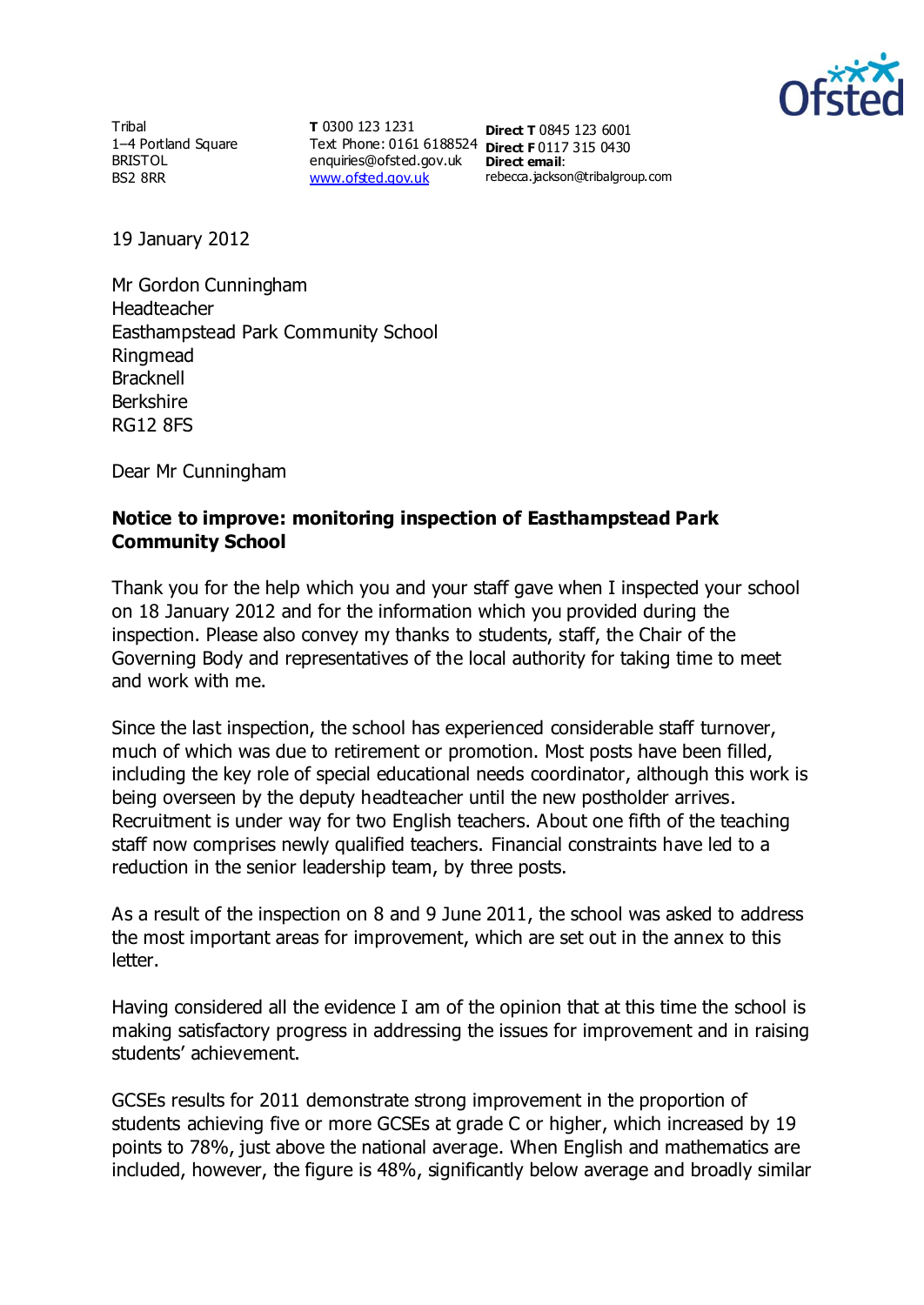

to 2010. There is a trend of improvement in the progress of students entering the school at Level 3, in both English and mathematics. However, in English there was a dip in the progress of middle-ability students, and in mathematics the progress of the least able was insufficient. High-attaining students exceeded expectations and have consistently done so. Students with special educational needs and/or disabilities achieved broadly in line with the national average, both overall and in English and mathematics. Achievement in the sixth form shows some variation. Students continue to reach national standards in A-level passes but lower-thanaverage proportions achieve the highest grades. Progress in AS- and A-level courses was less secure than in previous years, but stronger in applied courses.

The last inspection report noted that low-level disruption was inhibiting learning in some lessons, especially in lower sets. This problem persists; too many students reported to the inspector that their lessons suffer from interruptions by a small number of poorly behaved individuals. This is due in part to teacher inexperience, absence or weaknesses in classroom management.

Whole-school tracking is detailed; its use to monitor the achievement of all students, including the least able, is increasingly effective. The use of this information by teachers in lessons is improving. There is a clearer understanding across the school of collective accountability for all students' progress. Teachers make better use of tracking sheets to monitor achievement in their own groups, identify slippage and provide intervention.

A revised lesson planning format makes explicit how different learning needs will be addressed and its implementation is becoming more consistent across the school. Teachers have a better understanding of how to employ strategies that engage and challenge everyone and which are a feature of the best lessons. In history, one boy explained the crown on his desk by saying, 'Oh, I was Henry VIII at the start of the lesson'. Teachers are willing to embrace more creative approaches; however, they require skilled planning and management. Senior leaders recognise that less experienced or weaker practitioners need training and support to maximise their impact.

Strategies to achieve a better balance of student and teacher talk are having a positive impact. The use of bingo balls or names on lolly sticks to vary the choice of who will answer the teacher's question makes learning more fun. Its true purpose is well understood by students as ensuring fairness and drawing out potentially reluctant speakers. In some lessons, however, questioning is still too open or random and small numbers of highly vocal students dominate.

The coordination of teaching assistants, including those specially trained to support English and mathematics, is better managed, with middle leaders now more influential in their deployment. In a focused literacy lesson, teaching assistants circulated and ensured that students who struggle with basic sentence construction could keep up with the learning. By the end, everyone could put together a complex sentence. One student's new learning was visible when she anticipated the direction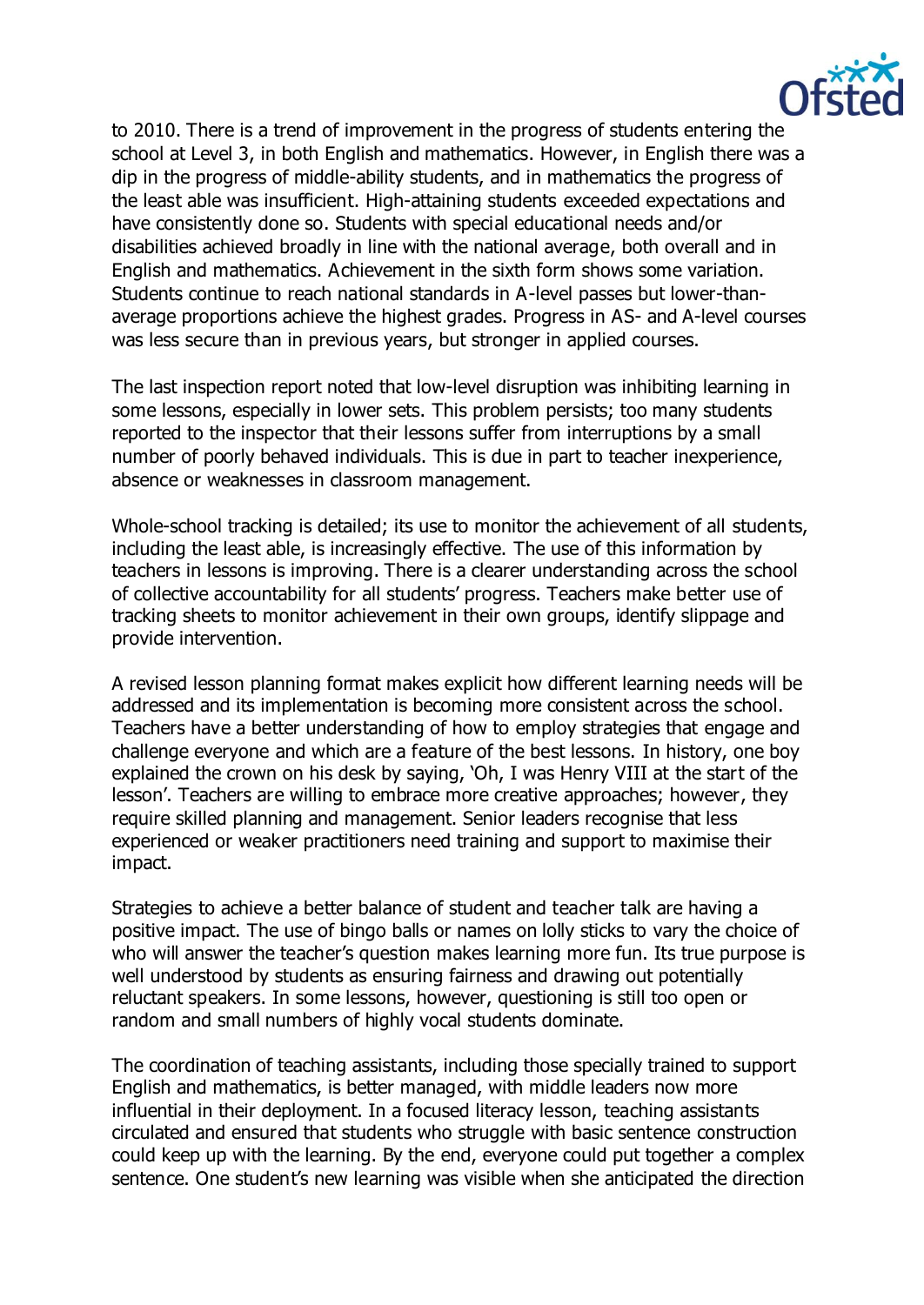

of the lesson, asking whether subordinate clauses could be used at the start of a sentence.

A coaching programme is now in place to match stronger teachers to weaker or less experienced colleagues. Records of lesson observations show that this is strengthening practice; one teacher described how coaching had improved his ability to plan for all students to make progress in every single lesson. 'Literacy Champions' have been identified to lead initiatives designed to improve reading, writing and communication in all subjects and to widen the impact of existing good practice, although this is in its early stages.

The quality of marking and assessment is improving. Students like the school policy of identifying what went well (WWW) in their work and what would improve it (EBI – 'even better if'). 'Podium' stamps use the sports metaphor to reward good work and set further targets. Students who met with the inspector could all point to examples of informative assessment which had helped them improve. Most knew their English and mathematics targets and could explain what to do to reach them. However, inspection evidence also confirmed their views that the marking and assessment policy is inconsistently applied within and across subjects.

The local authority statement of action and accompanying plan was approved as fit for purpose. It is being closely and effectively monitored by the Management Intervention Board. Additional leadership capacity has been provided by the local authority through the work of a teaching and learning adviser, who supports senior teachers in their systematic monitoring of the quality of teaching. The school is also using the services of an external consultant to moderate and sharpen judgements about teaching and learning. During the inspection, lesson observations were conducted jointly with senior leaders, whose evaluations were rigorous and accurate. As a result of close monitoring and focused training, inadequate teaching is reducing but has not been wholly eradicated.

I hope that you have found the inspection helpful in promoting improvement in your school. This letter will be posted on the Ofsted website.

Yours sincerely

Christine Raeside

**Her Majesty's Inspector**